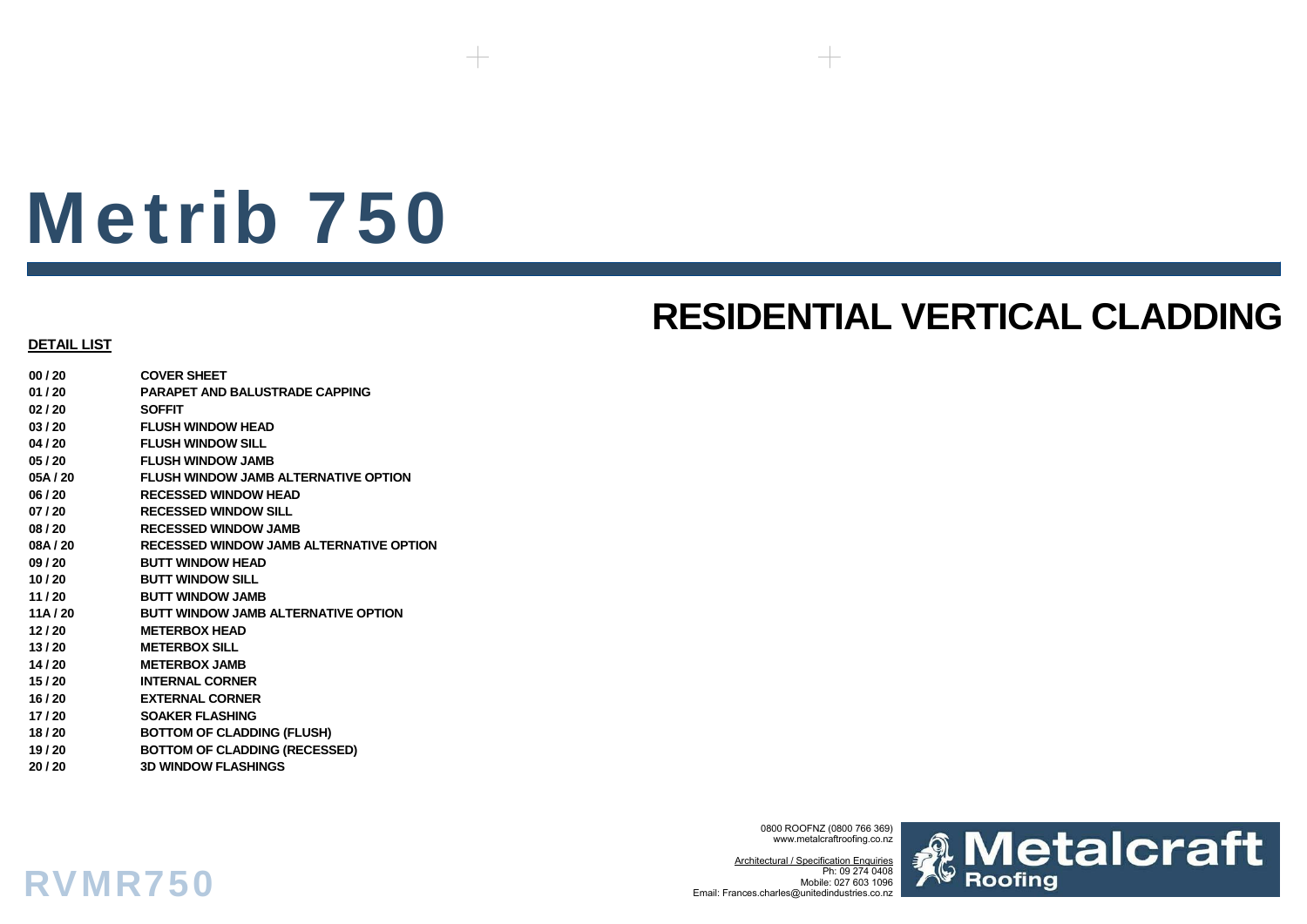



- CAVITY SYSTEM FOR VERTICAL CLADDING : 20mm NOMINAL THICK (VERTICALLY DRAINING) HORIZONTAL CAVITY SYSTEM WITH BATTENS AS APPLICABLE TO SUPPORT CLADDINGS & FLASHINGS TO NZBC.

DISCLAIMER:

|                       |                                      | PARAPET AND BALUSTRADE CAPPING |       |       |
|-----------------------|--------------------------------------|--------------------------------|-------|-------|
| Metrib <sub>750</sub> | <b>RESIDENTIAL VERTICAL CLADDING</b> |                                |       |       |
| Reference RVMR750     | Date 2015                            | Scale $1:2$                    | Sheet | 01/20 |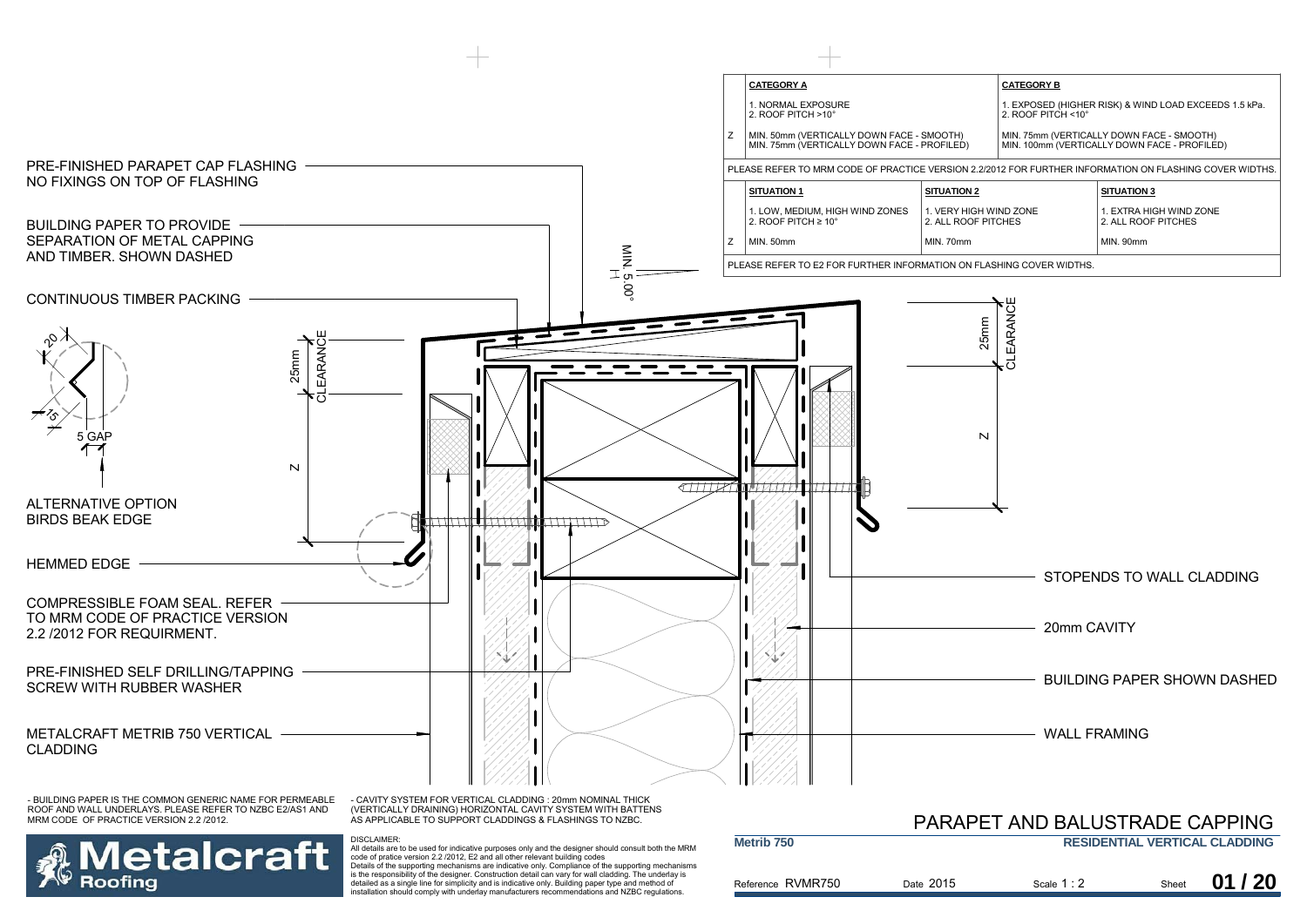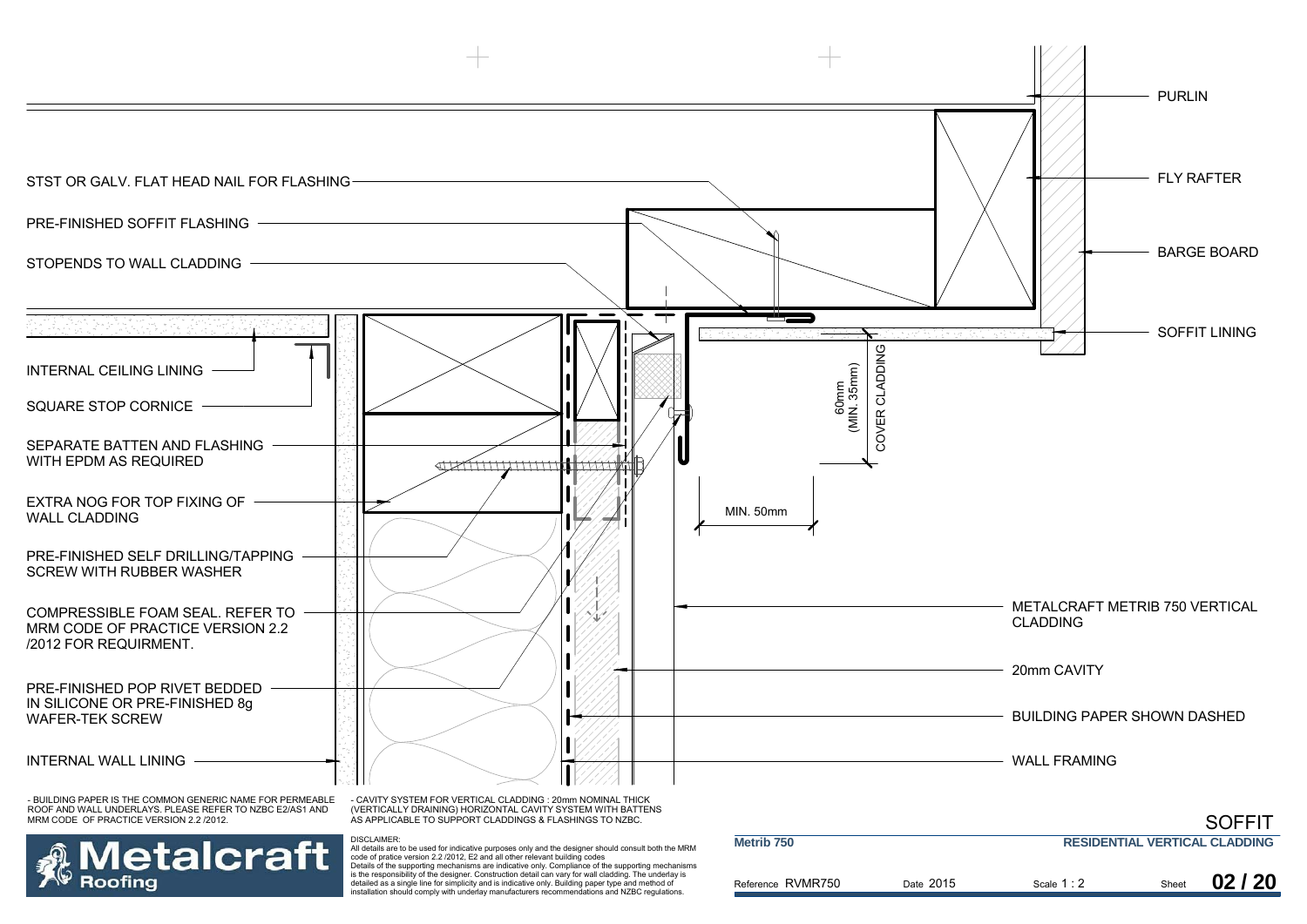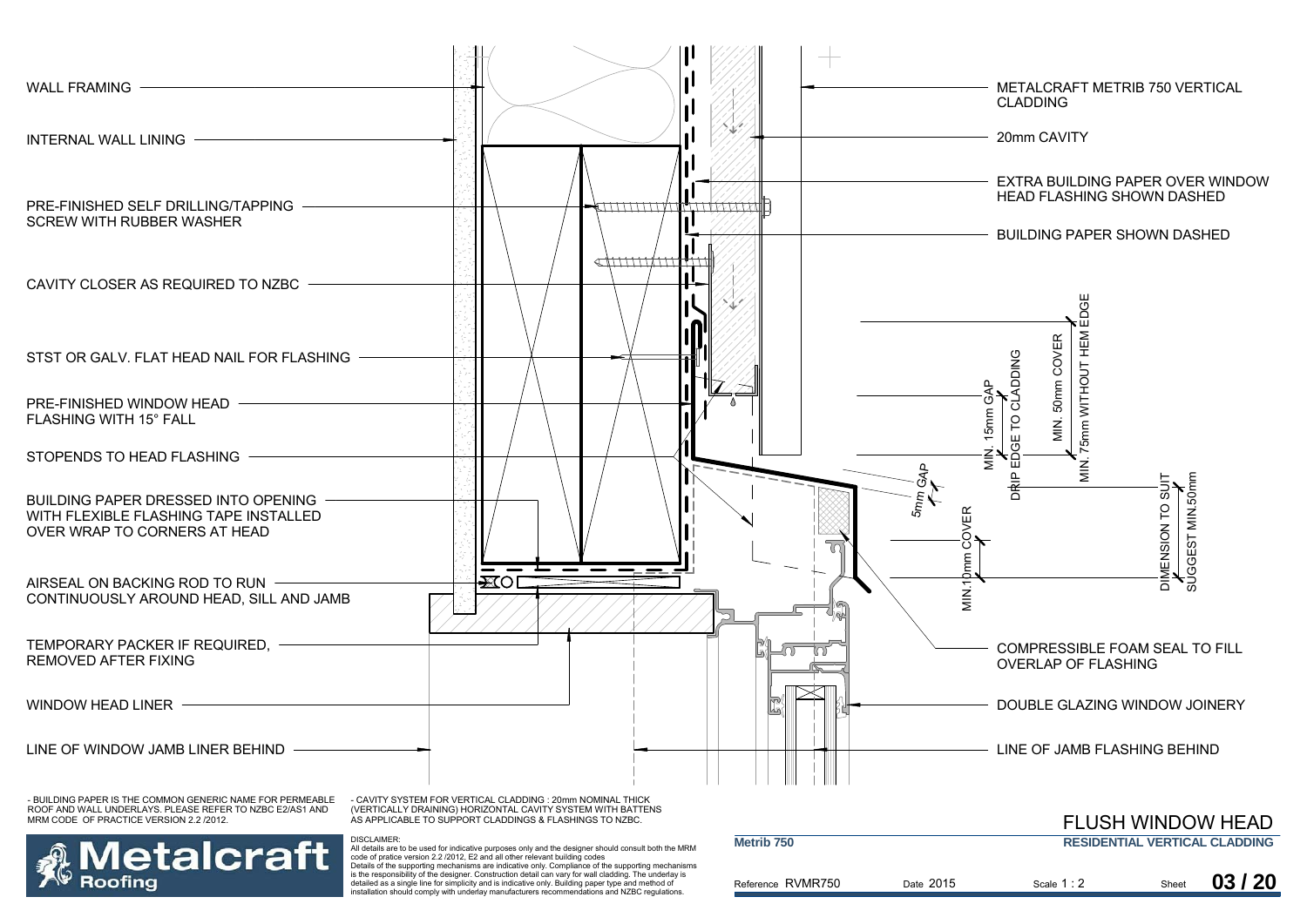

Details of the supporting mechanisms are indicative only. Compliance of the supporting mechanisms is the responsibility of the designer. Construction detail can vary for wall cladding. The underlay is detailed as a single line for simplicity and is indicative only. Building paper type and method of installation should comply with underlay manufacturers recommendations and NZBC regulations.

Roofina

| Reference RVMR750 | Date 2015 | Scale $1:2$ | Sheet | 04/20 |
|-------------------|-----------|-------------|-------|-------|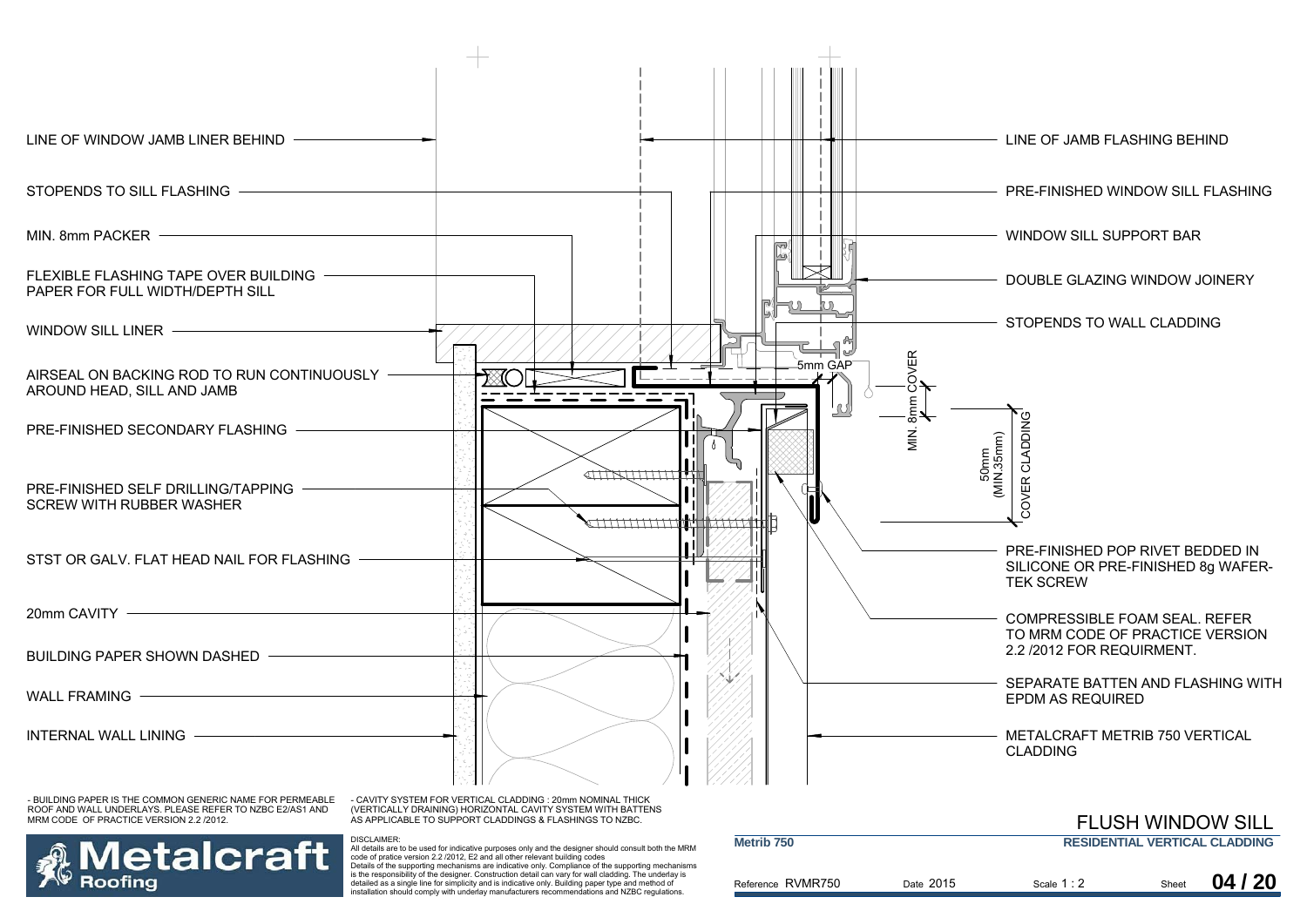

- CAVITY SYSTEM FOR VERTICAL CLADDING : 20mm NOMINAL THICK (VERTICALLY DRAINING) HORIZONTAL CAVITY SYSTEM WITH BATTENS AS APPLICABLE TO SUPPORT CLADDINGS & FLASHINGS TO NZBC.

DISCLAIMER:



|                       |           | <b>FLUSH WINDOW JAMB</b> |       |                                      |
|-----------------------|-----------|--------------------------|-------|--------------------------------------|
| Metrib <sub>750</sub> |           |                          |       | <b>RESIDENTIAL VERTICAL CLADDING</b> |
| Reference RVMR750     | Date 2015 | Scale $1:2$              | Sheet | 05/20                                |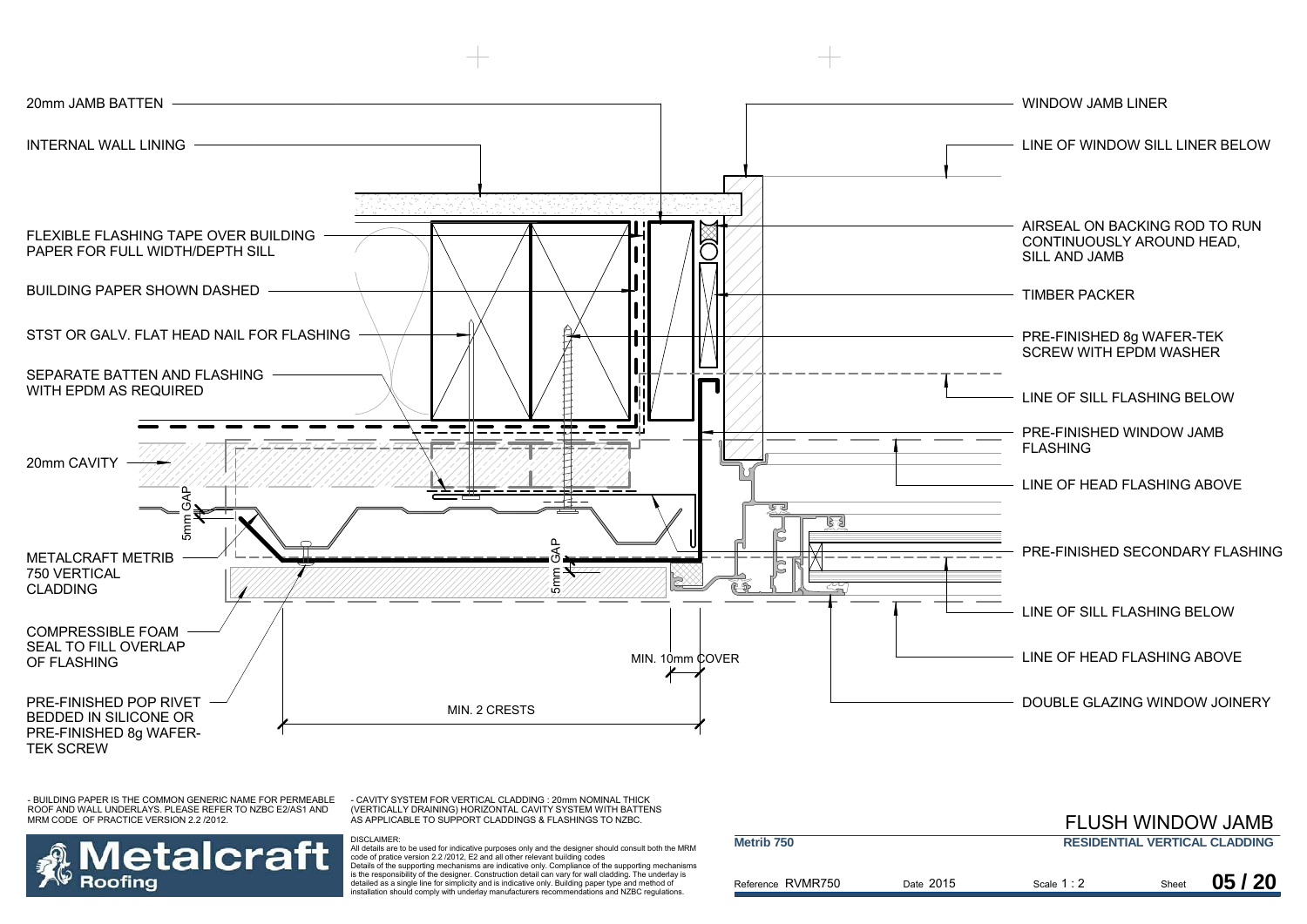

- CAVITY SYSTEM FOR VERTICAL CLADDING : 20mm NOMINAL THICK (VERTICALLY DRAINING) HORIZONTAL CAVITY SYSTEM WITH BATTENS AS APPLICABLE TO SUPPORT CLADDINGS & FLASHINGS TO NZBC.

DISCLAIMER:

## etalcraft Roofina

 All details are to be used for indicative purposes only and the designer should consult both the MRM code of pratice version 2.2 /2012, E2 and all other relevant building codes Details of the supporting mechanisms are indicative only. Compliance of the supporting mechanisms is the responsibility of the designer. Construction detail can vary for wall cladding. The underlay is detailed as a single line for simplicity and is indicative only. Building paper type and method of installation should comply with underlay manufacturers recommendations and NZBC regulations.

#### Reference RVMR750 **Metrib 750RESIDENTIAL VERTICAL CLADDING** Date 2015 Scale  $1:2$ FLUSH WINDOW JAMB ALTERNATIVE OPTION**Sheet 05A/20**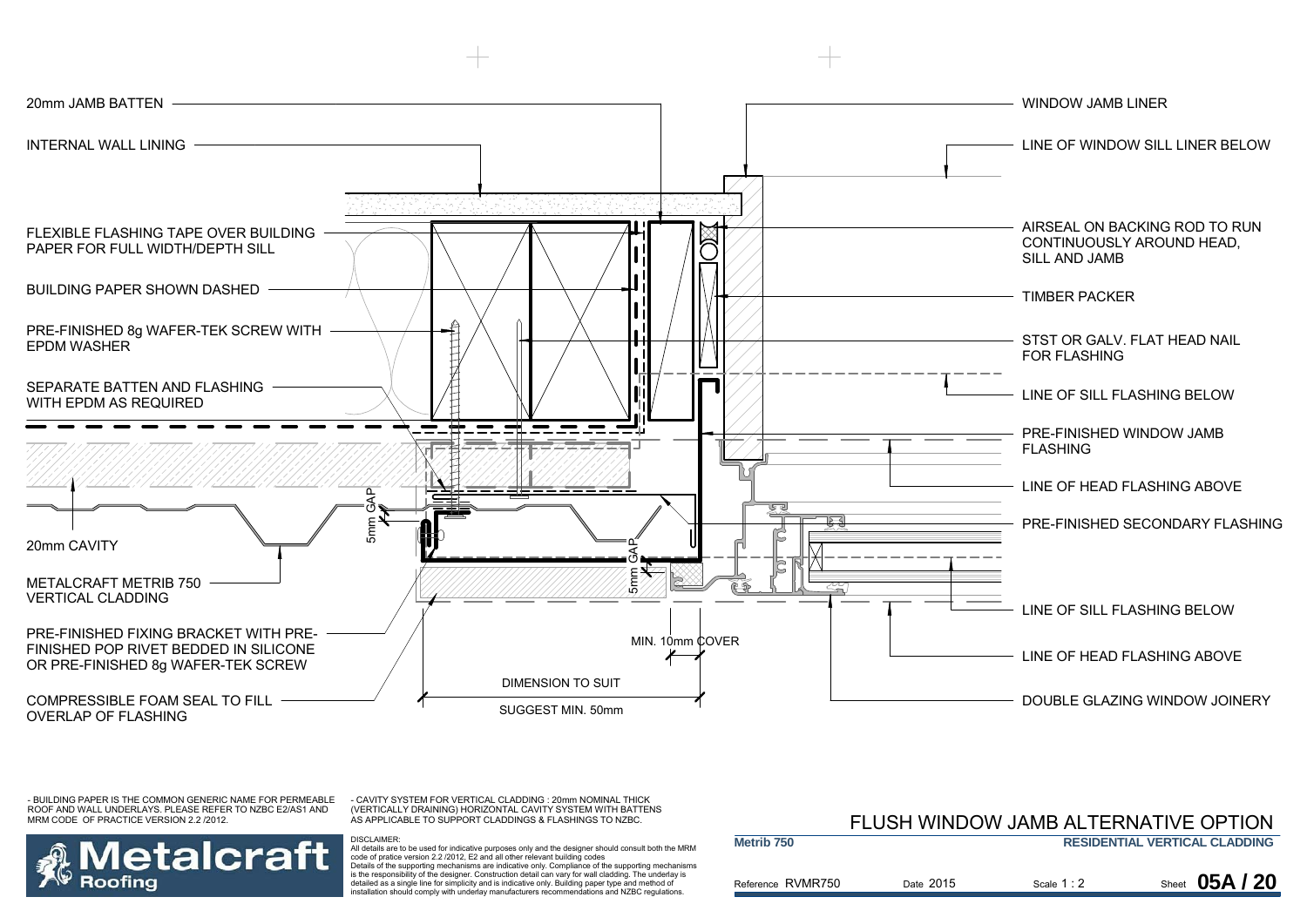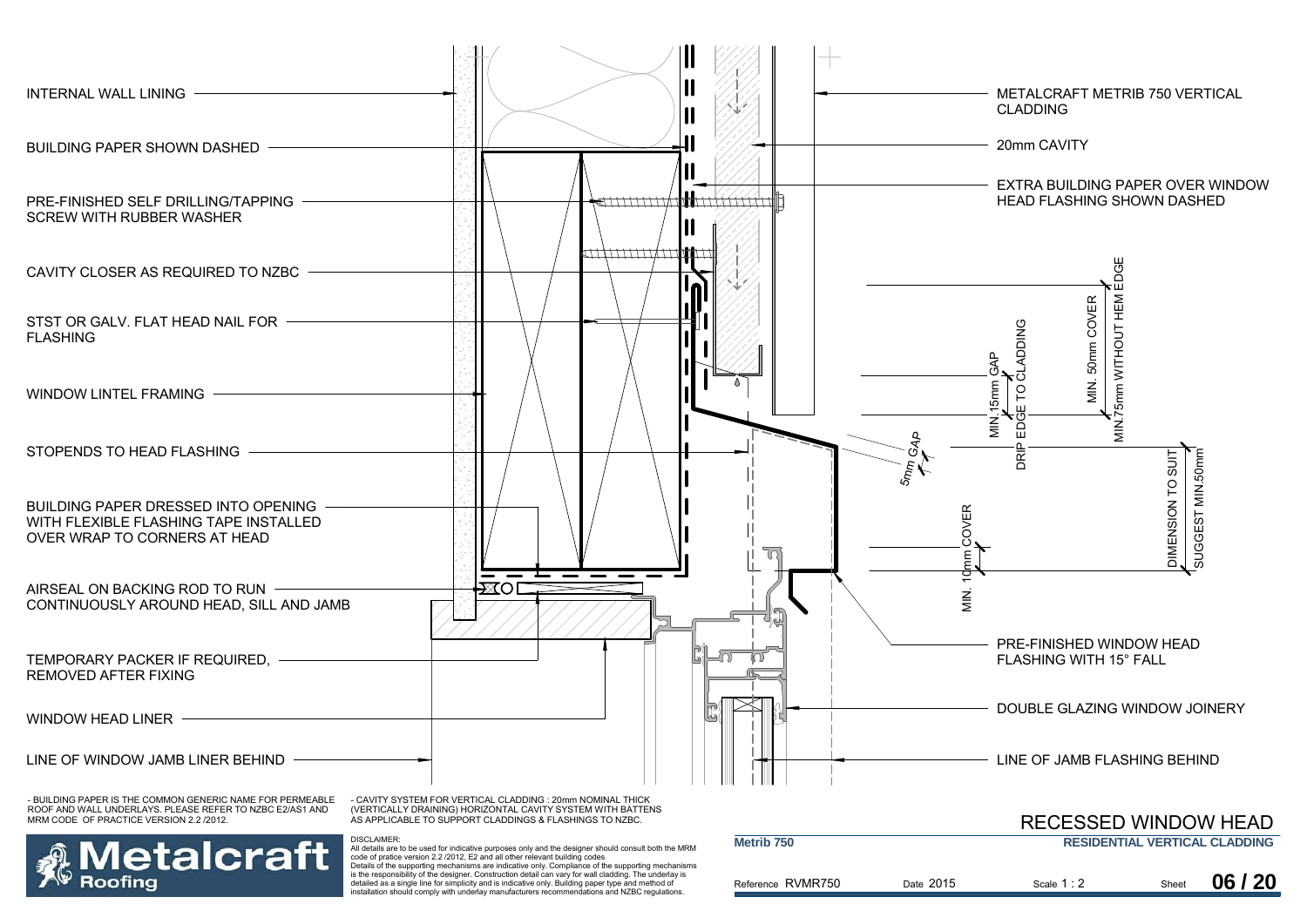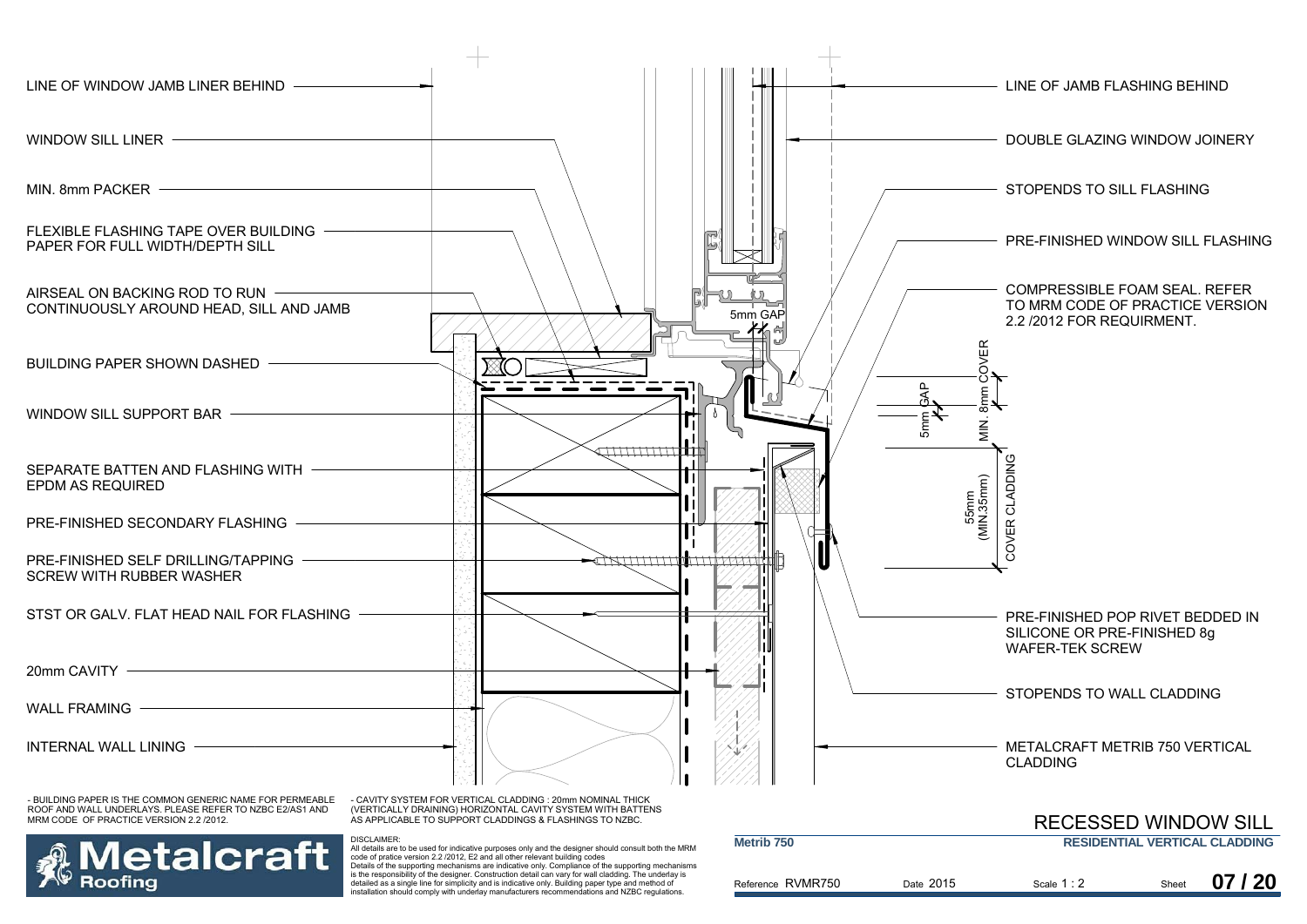

- CAVITY SYSTEM FOR VERTICAL CLADDING : 20mm NOMINAL THICK (VERTICALLY DRAINING) HORIZONTAL CAVITY SYSTEM WITH BATTENS AS APPLICABLE TO SUPPORT CLADDINGS & FLASHINGS TO NZBC.



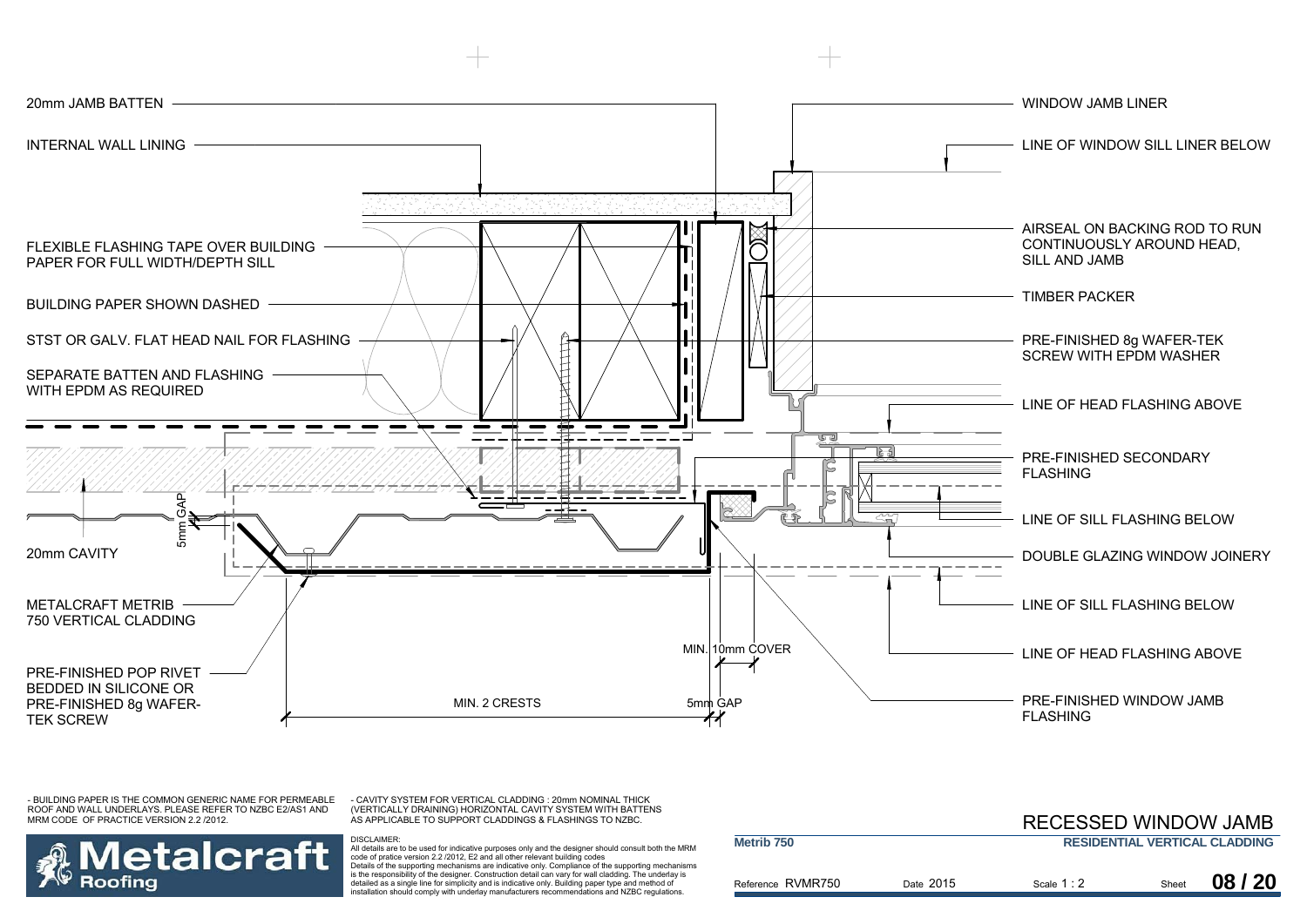

- CAVITY SYSTEM FOR VERTICAL CLADDING : 20mm NOMINAL THICK (VERTICALLY DRAINING) HORIZONTAL CAVITY SYSTEM WITH BATTENS AS APPLICABLE TO SUPPORT CLADDINGS & FLASHINGS TO NZBC.

DISCLAIMER:

## etalcraft Roofina

 All details are to be used for indicative purposes only and the designer should consult both the MRM code of pratice version 2.2 /2012, E2 and all other relevant building codes Details of the supporting mechanisms are indicative only. Compliance of the supporting mechanisms is the responsibility of the designer. Construction detail can vary for wall cladding. The underlay is detailed as a single line for simplicity and is indicative only. Building paper type and method of installation should comply with underlay manufacturers recommendations and NZBC regulations.

### Reference RVMR750 **Metrib 750RESIDENTIAL VERTICAL CLADDING** Date 2015 Scale  $1:2$ RECESSED WINDOW JAMB ALTERNATIVE OPTION**Sheet 08A/20**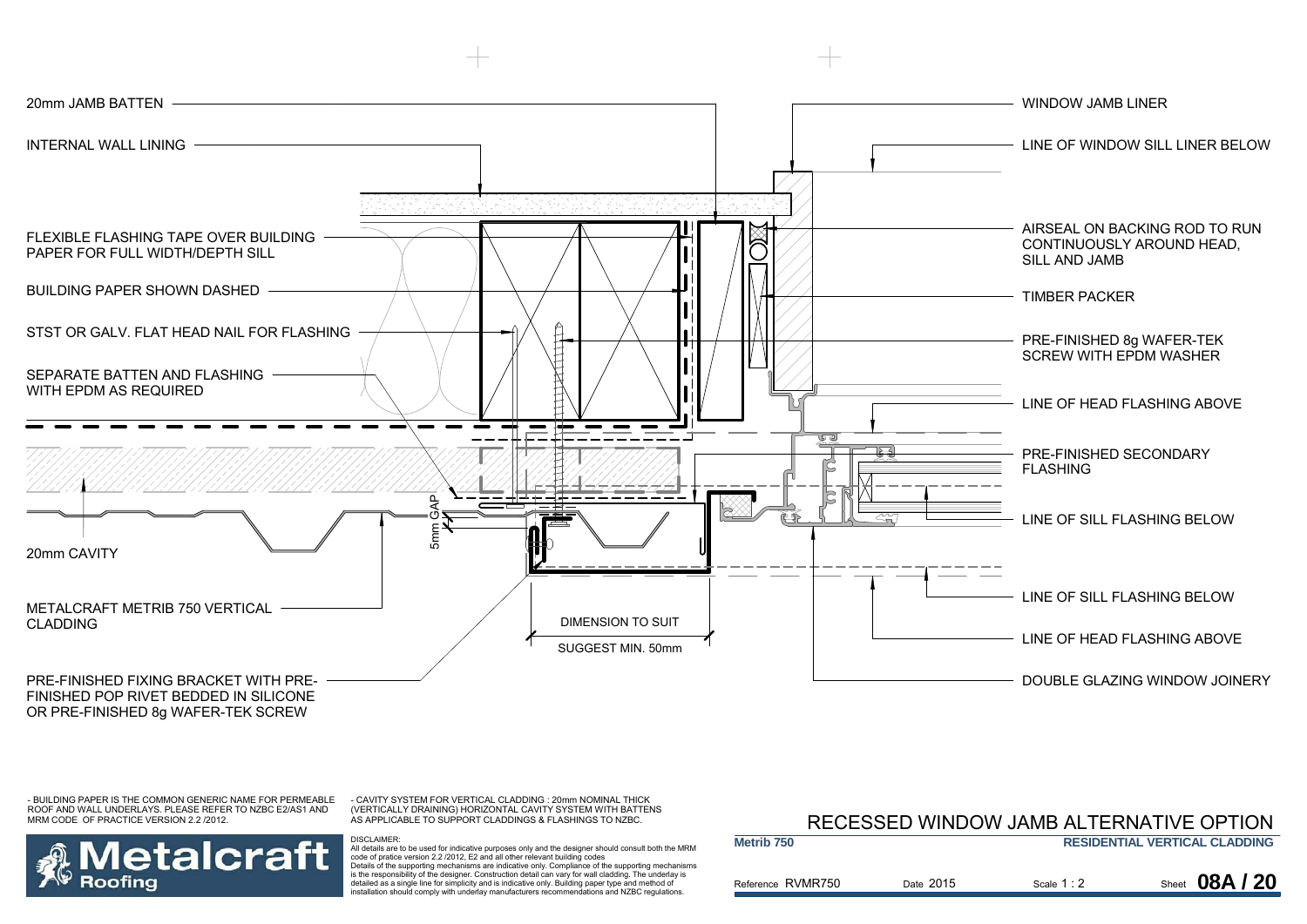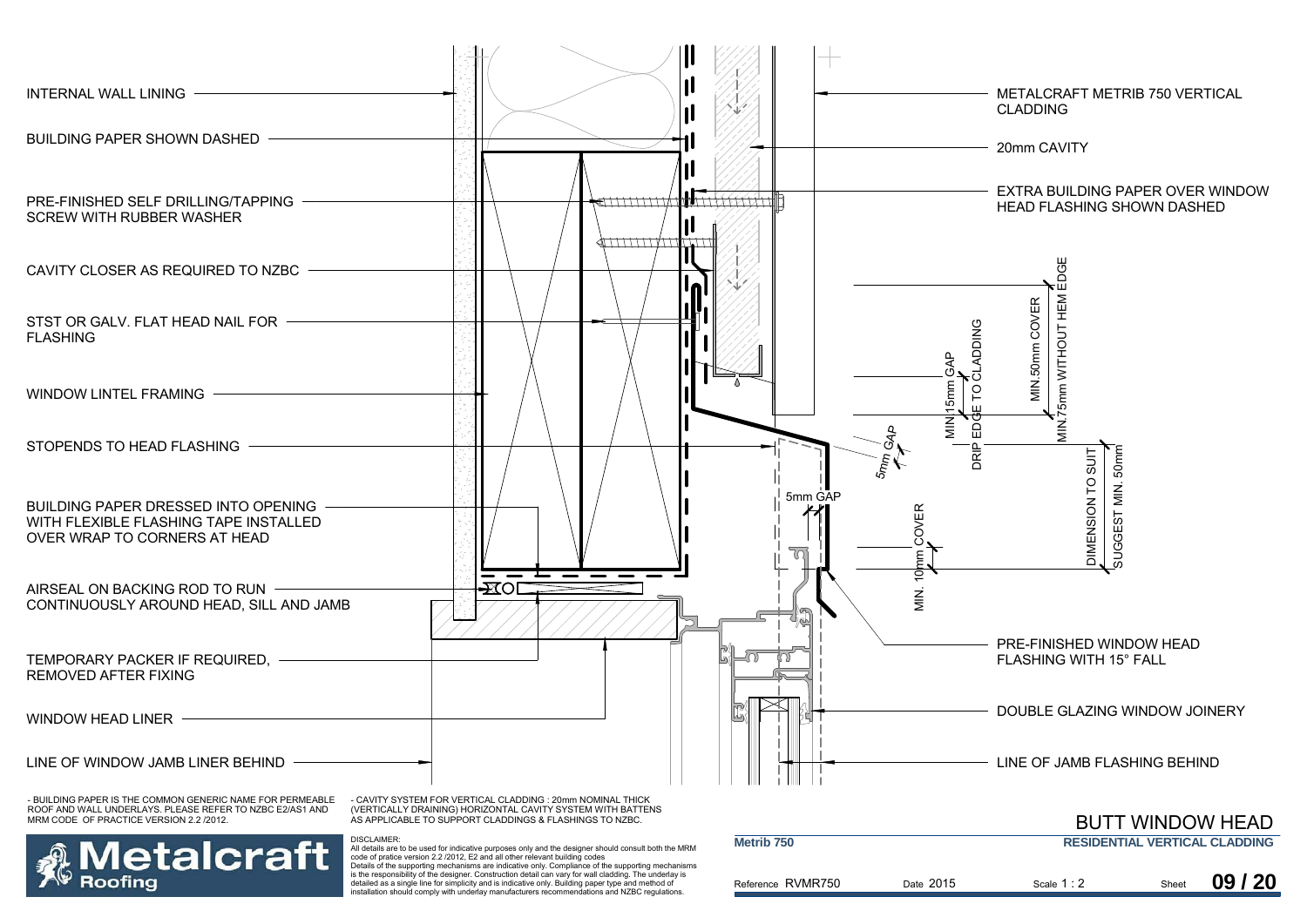

is the responsibility of the designer. Construction detail can vary for wall cladding. The underlay is detailed as a single line for simplicity and is indicative only. Building paper type and method of installation should comply with underlay manufacturers recommendations and NZBC regulations.

Roofina

|                                                        | <b>IVIELI ID 750</b> |  | <b>RESIDENTIAL VERTIGAL GLADDING</b> |  |  |       |
|--------------------------------------------------------|----------------------|--|--------------------------------------|--|--|-------|
| Reference RVMR750<br>Date 2015<br>Sheet<br>Scale $1:2$ |                      |  |                                      |  |  | 10/20 |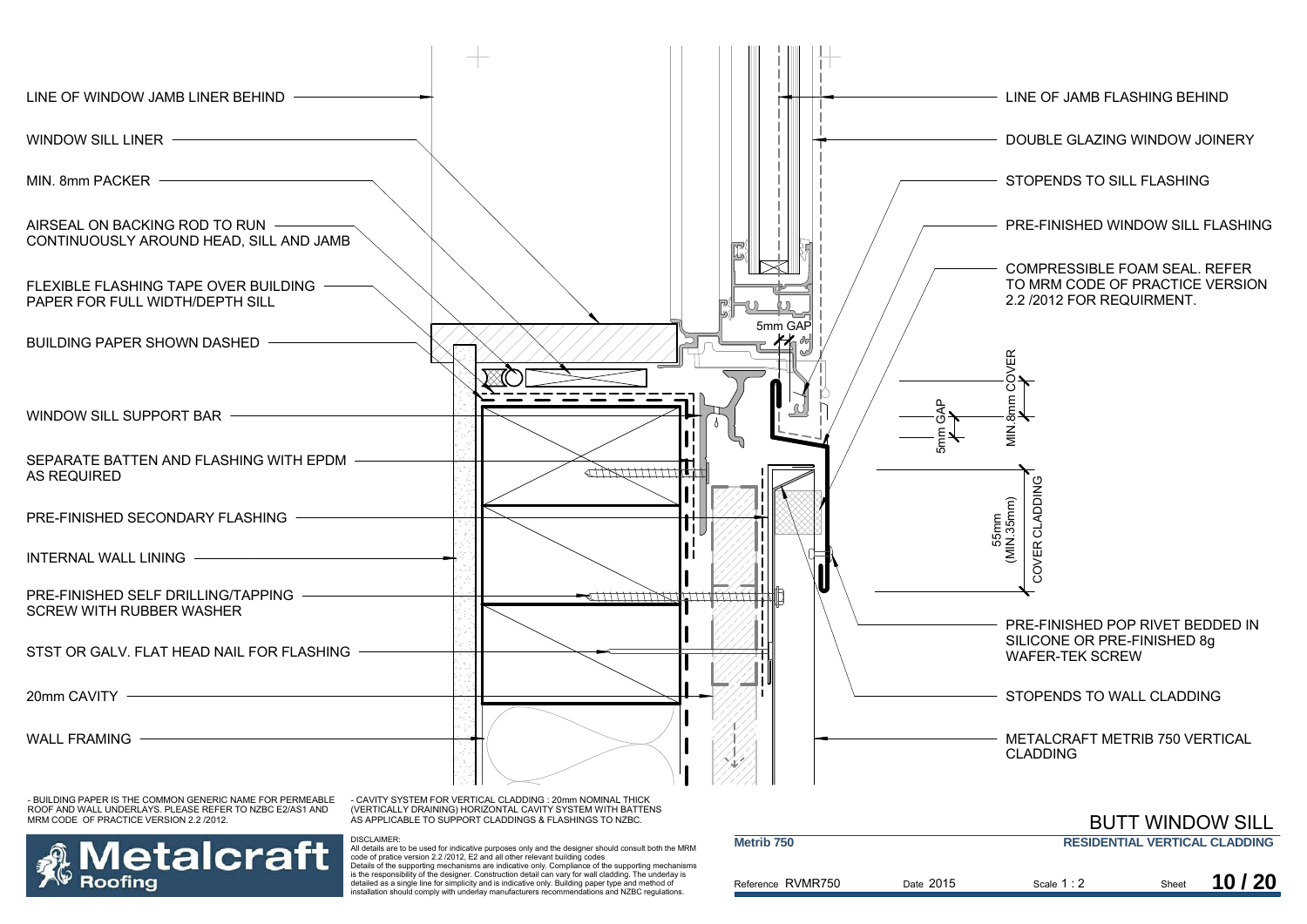

- CAVITY SYSTEM FOR VERTICAL CLADDING : 20mm NOMINAL THICK (VERTICALLY DRAINING) HORIZONTAL CAVITY SYSTEM WITH BATTENS AS APPLICABLE TO SUPPORT CLADDINGS & FLASHINGS TO NZBC.



DISCLAIMER:

 All details are to be used for indicative purposes only and the designer should consult both the MRM code of pratice version 2.2 /2012, E2 and all other relevant building codes Details of the supporting mechanisms are indicative only. Compliance of the supporting mechanisms is the responsibility of the designer. Construction detail can vary for wall cladding. The underlay is detailed as a single line for simplicity and is indicative only. Building paper type and method of installation should comply with underlay manufacturers recommendations and NZBC regulations.

|                       |           |             |       | <b>BUTT WINDOW JAMB</b>              |
|-----------------------|-----------|-------------|-------|--------------------------------------|
| Metrib <sub>750</sub> |           |             |       | <b>RESIDENTIAL VERTICAL CLADDING</b> |
| Reference RVMR750     | Date 2015 | Scale $1:2$ | Sheet | 11/20                                |

BUTT WINDOW CHARGE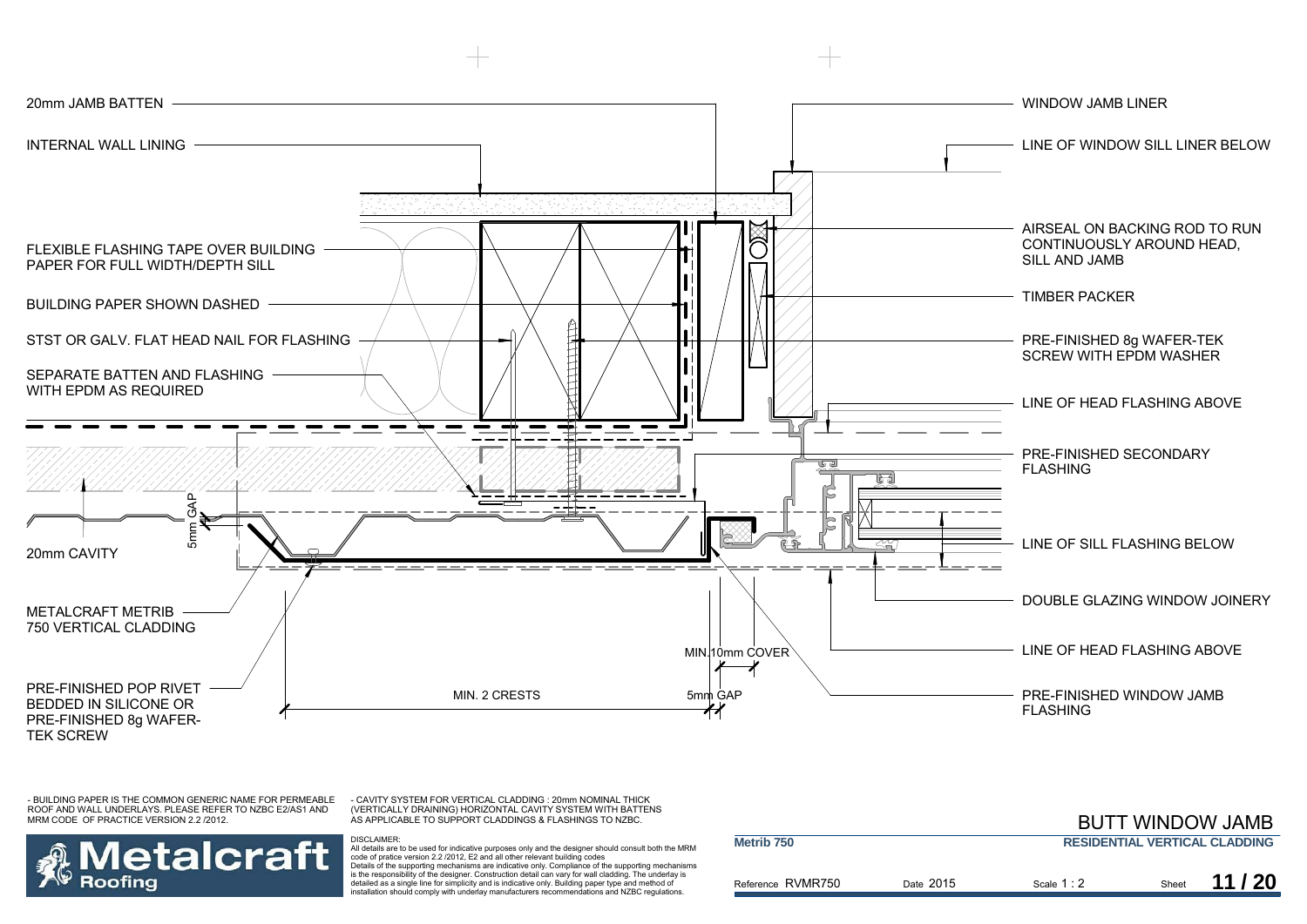

- CAVITY SYSTEM FOR VERTICAL CLADDING : 20mm NOMINAL THICK (VERTICALLY DRAINING) HORIZONTAL CAVITY SYSTEM WITH BATTENS AS APPLICABLE TO SUPPORT CLADDINGS & FLASHINGS TO NZBC.



|                   | BUTT WINDOW JAMB ALTERNATIVE OPTION |             |                                      |  |
|-------------------|-------------------------------------|-------------|--------------------------------------|--|
| Metrib 750        |                                     |             | <b>RESIDENTIAL VERTICAL CLADDING</b> |  |
| Reference RVMR750 | Date 2015                           | Scale $1:2$ | Sheet $11A/20$                       |  |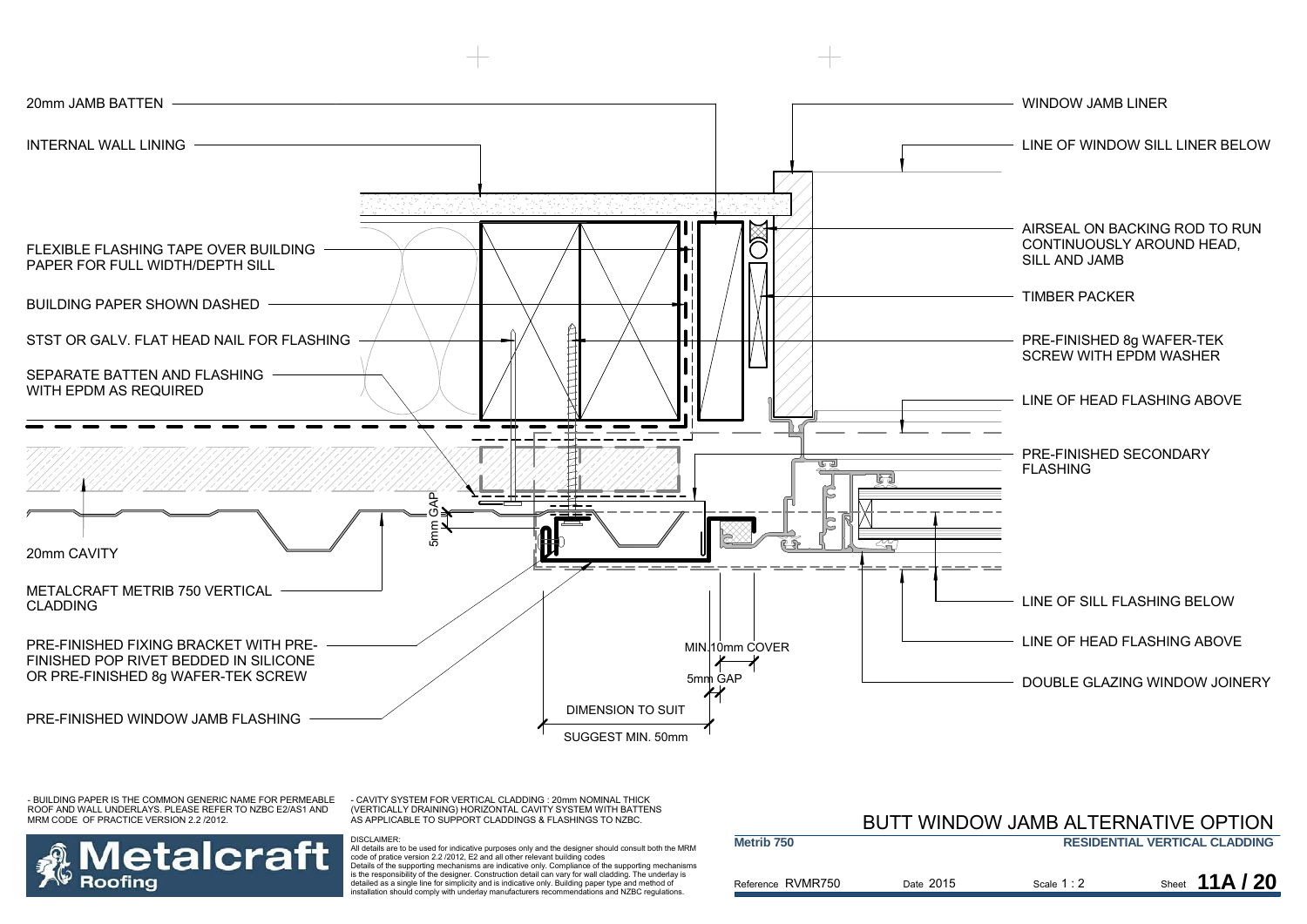

- CAVITY SYSTEM FOR VERTICAL CLADDING : 20mm NOMINAL THICK (VERTICALLY DRAINING) HORIZONTAL CAVITY SYSTEM WITH BATTENS AS APPLICABLE TO SUPPORT CLADDINGS & FLASHINGS TO NZBC.

DISCLAIMER:



| <b>METERBOX HEAD</b>  |                                      |             |       |       |
|-----------------------|--------------------------------------|-------------|-------|-------|
| Metrib <sub>750</sub> | <b>RESIDENTIAL VERTICAL CLADDING</b> |             |       |       |
| Reference RVMR750     | Date 2015                            | Scale 1 : 2 | Sheet | 12/20 |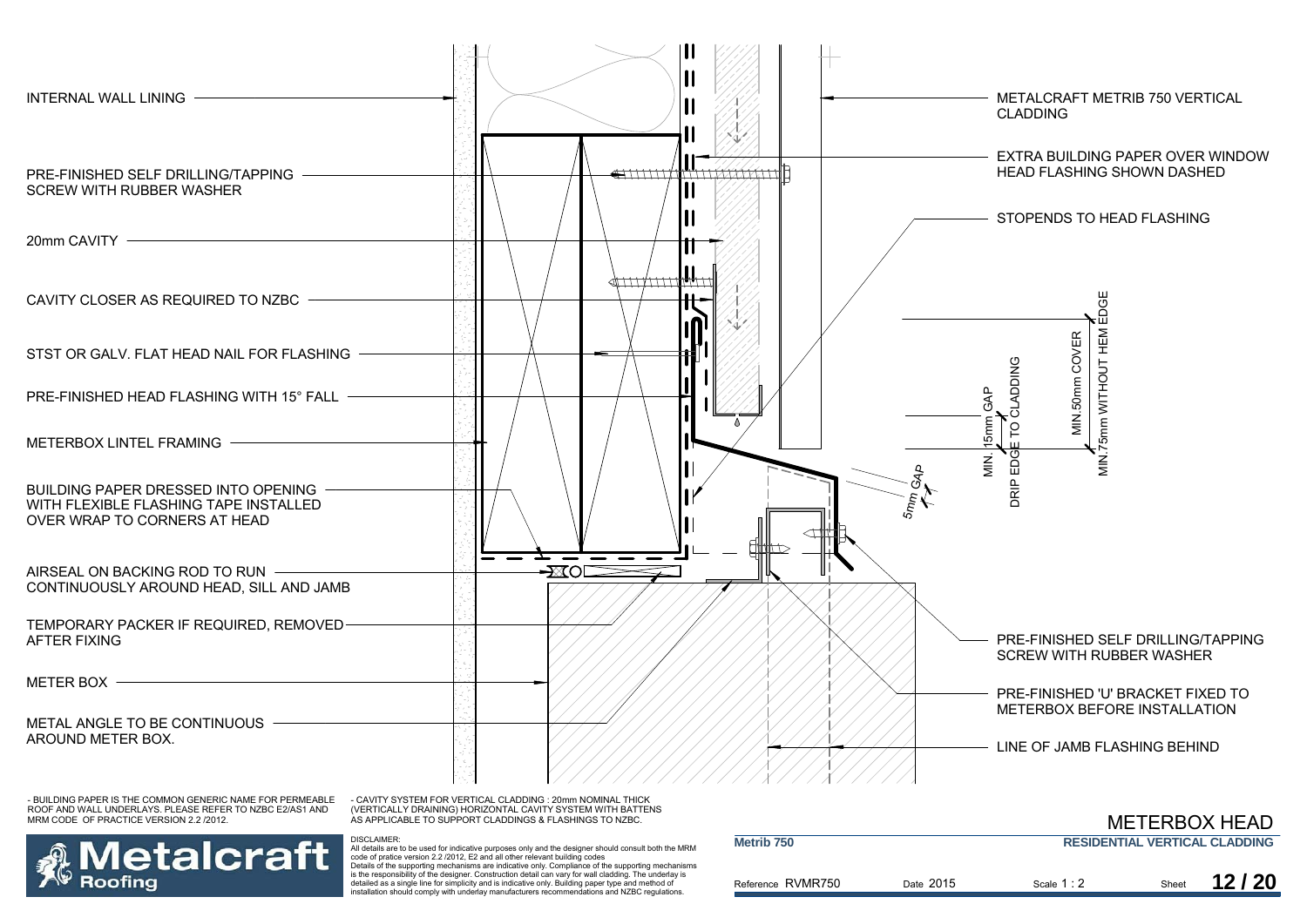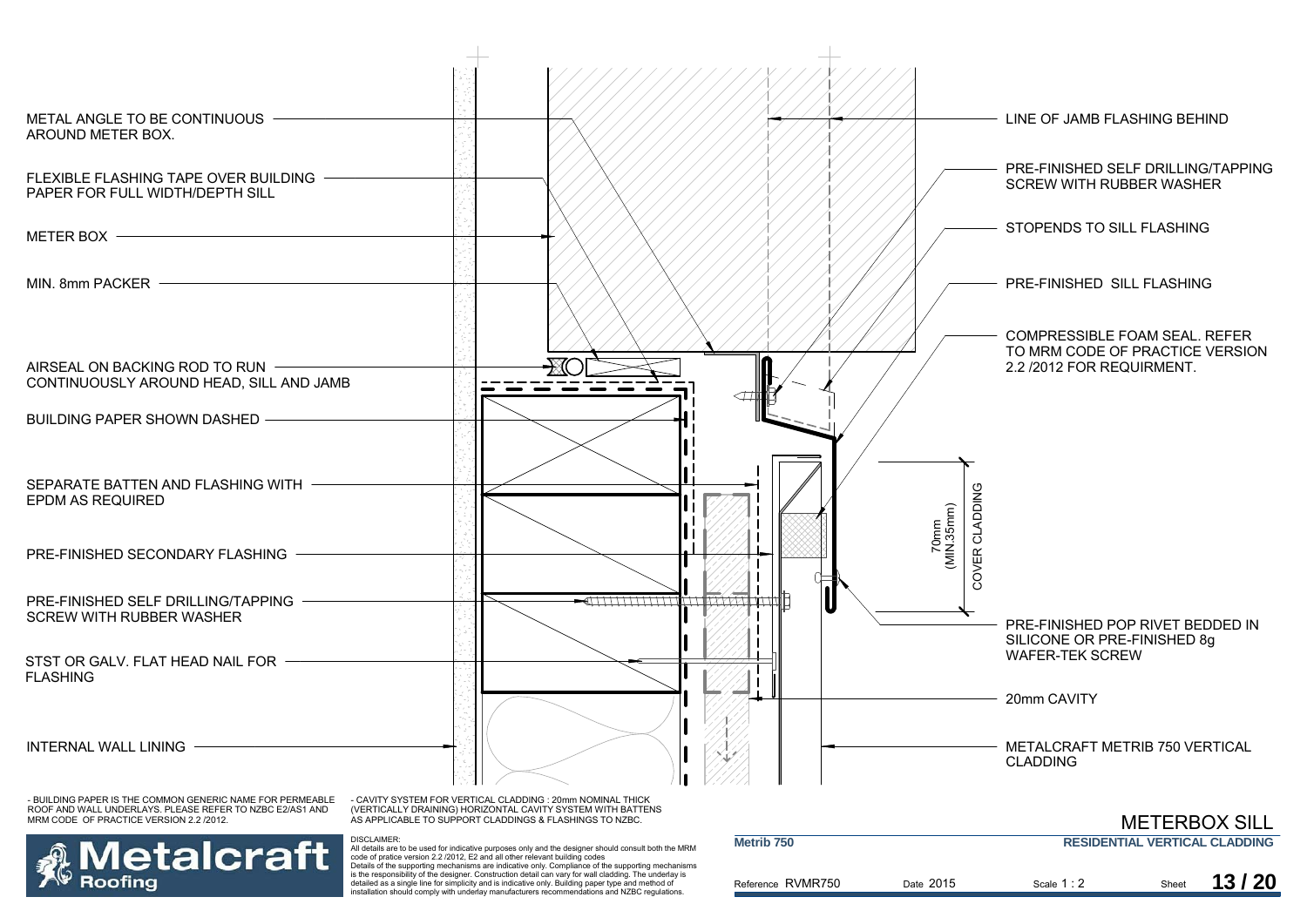

- CAVITY SYSTEM FOR VERTICAL CLADDING : 20mm NOMINAL THICK (VERTICALLY DRAINING) HORIZONTAL CAVITY SYSTEM WITH BATTENS AS APPLICABLE TO SUPPORT CLADDINGS & FLASHINGS TO NZBC.

DISCLAIMER:



|                       |           |             |       | <b>METERBOX JAMB</b>                 |
|-----------------------|-----------|-------------|-------|--------------------------------------|
| Metrib <sub>750</sub> |           |             |       | <b>RESIDENTIAL VERTICAL CLADDING</b> |
| Reference RVMR750     | Date 2015 | Scale $1:2$ | Sheet | 14/20                                |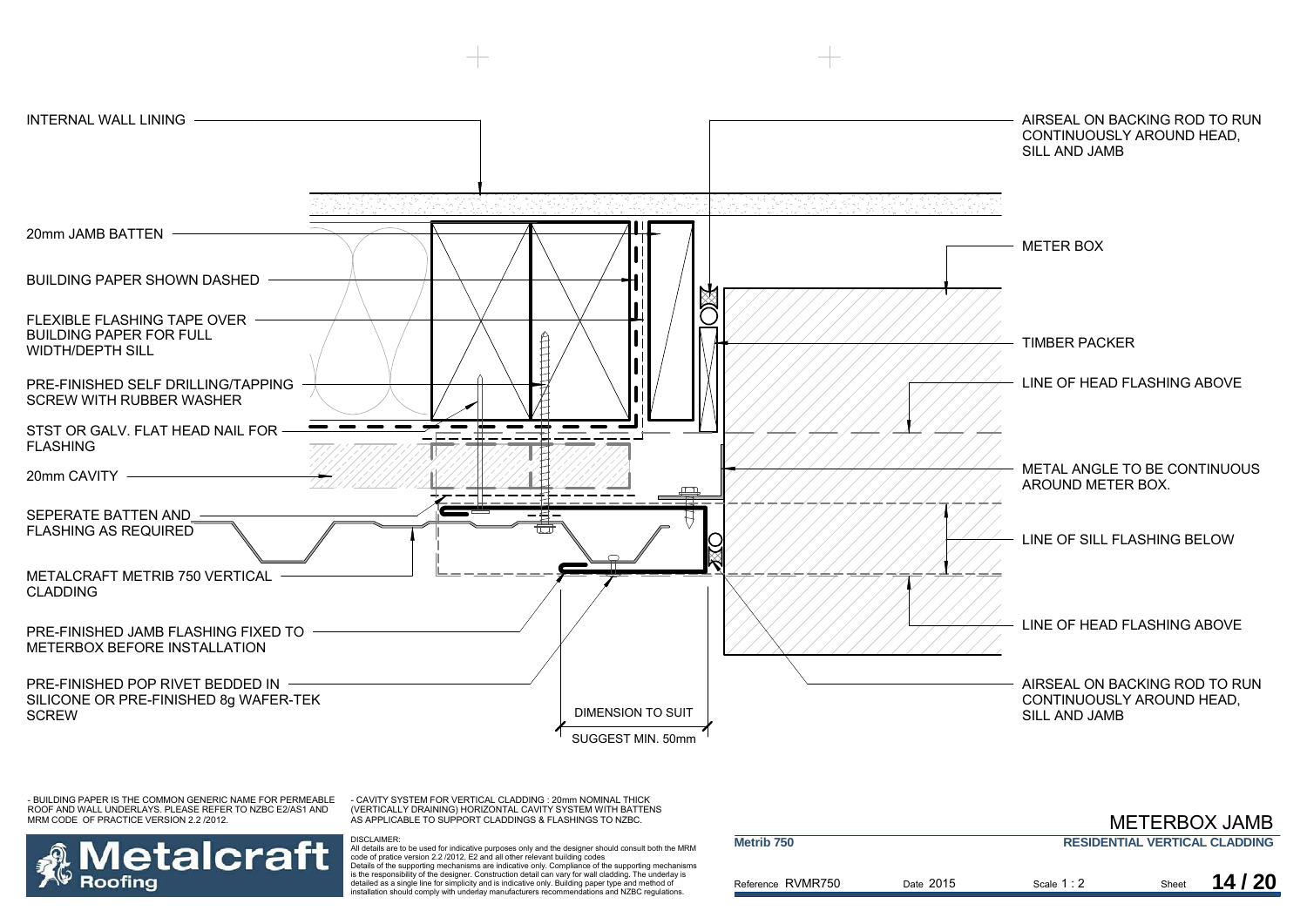

**Metalcraft** Roofing installation should comply with underlay manufacturers recommendations and NZBC regulations.

DISCLAIMER:<br>All details are to be used for indicative purposes only and the designer should consult both the MRM<br>code of pratice version 2.2 /2012, E2 and all other relevant building codes<br>Details of the supporting mechani is the responsibility of the designer. Construction detail can vary for wall cladding. The underlay is detailed as a single line for simplicity and is indicative only. Building paper type and method of

| Metrib 750        |           | <b>RESIDENTIAL VERTICAL CLADDING</b> |       |       |
|-------------------|-----------|--------------------------------------|-------|-------|
| Reference RVMR750 | Date 2015 | Scale $1:2$                          | Sheet | 15/20 |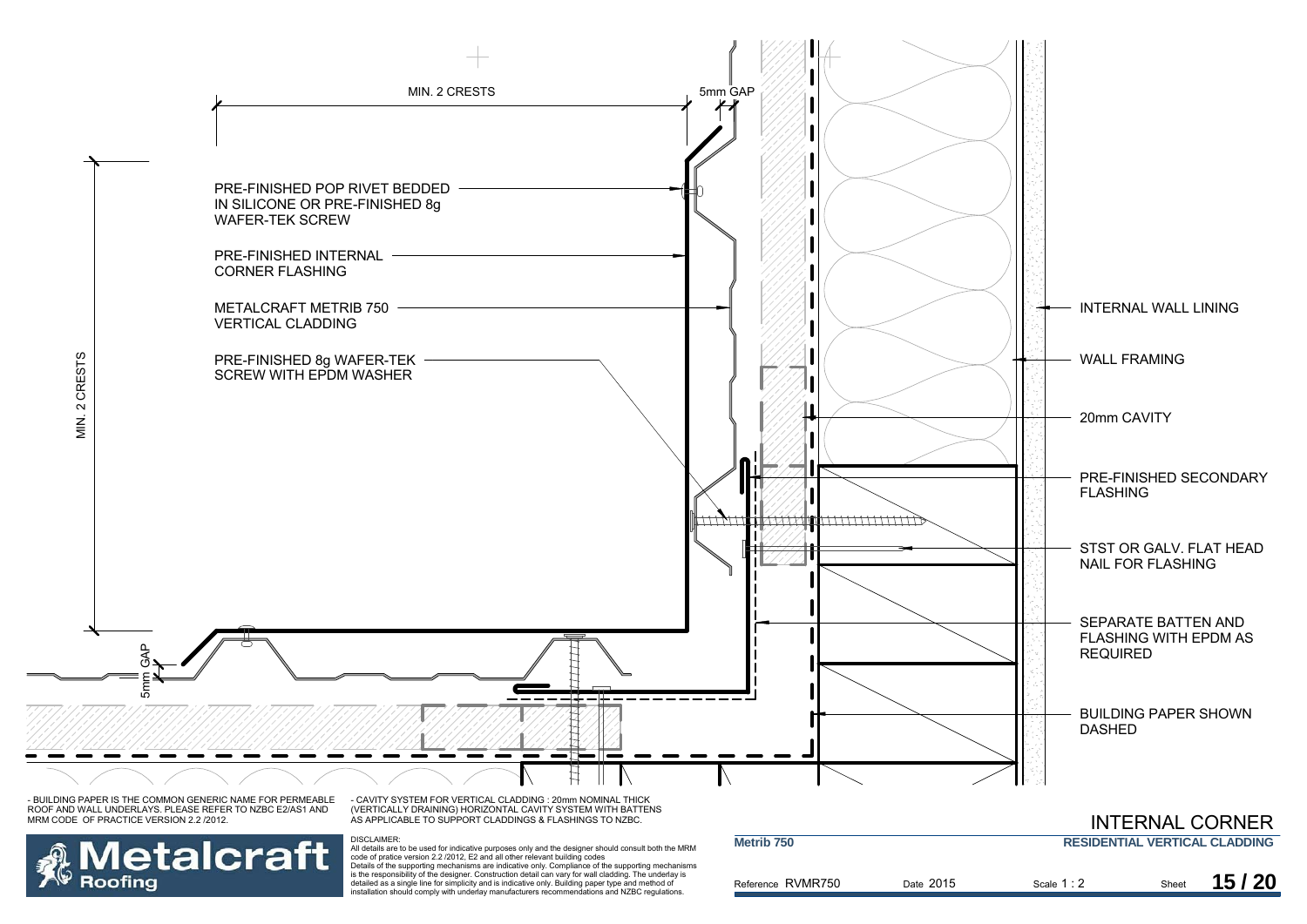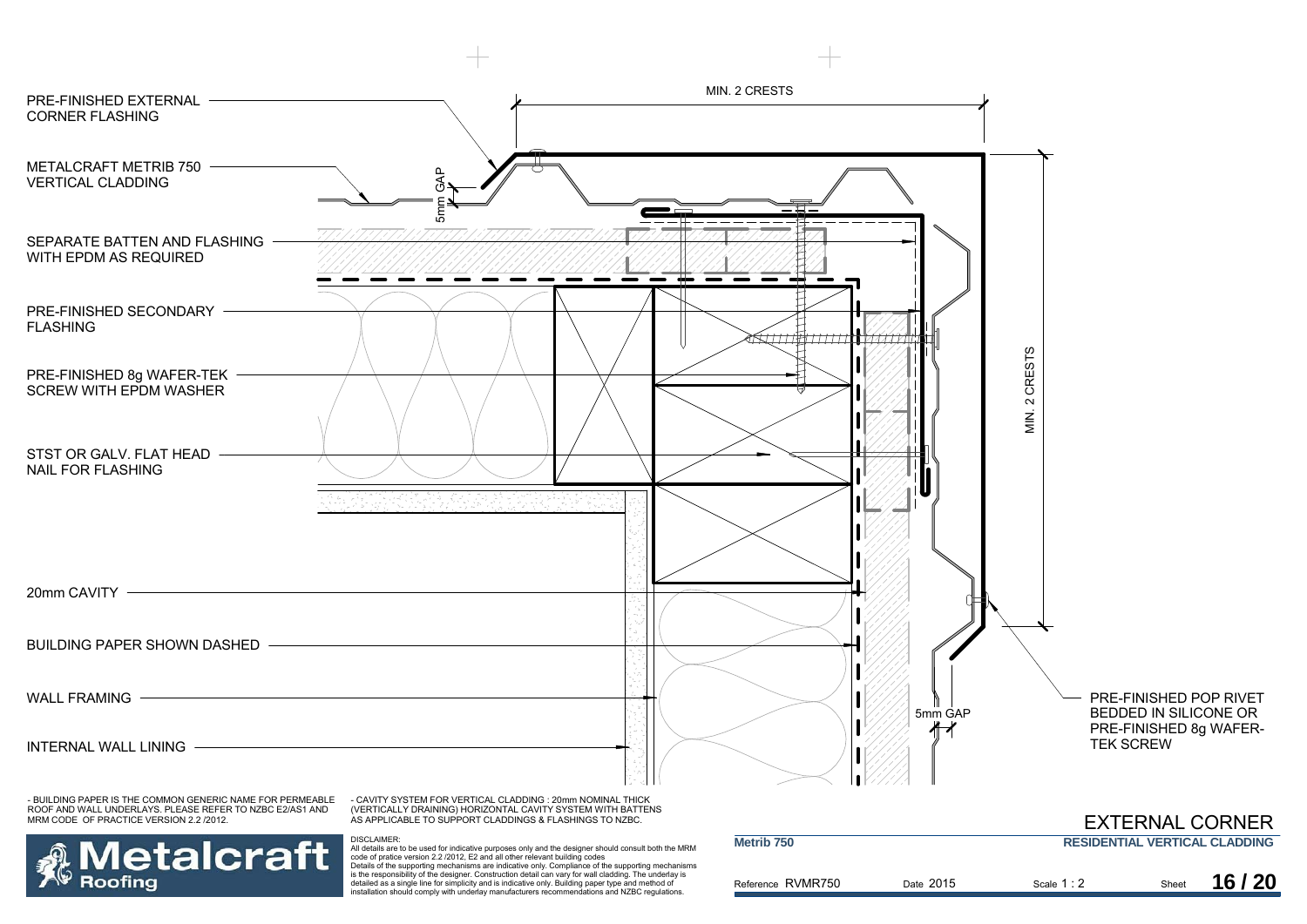

- CAVITY SYSTEM FOR VERTICAL CLADDING : 20mm NOMINAL THICK (VERTICALLY DRAINING) HORIZONTAL CAVITY SYSTEM WITH BATTENS AS APPLICABLE TO SUPPORT CLADDINGS & FLASHINGS TO NZBC.

## **Metalcraft** Roofing

|                       |           | <b>SOAKER FLASHING</b>               |       |       |
|-----------------------|-----------|--------------------------------------|-------|-------|
| Metrib <sub>750</sub> |           | <b>RESIDENTIAL VERTICAL CLADDING</b> |       |       |
| Reference RVMR750     | Date 2015 | Scale $1:2$                          | Sheet | 17/20 |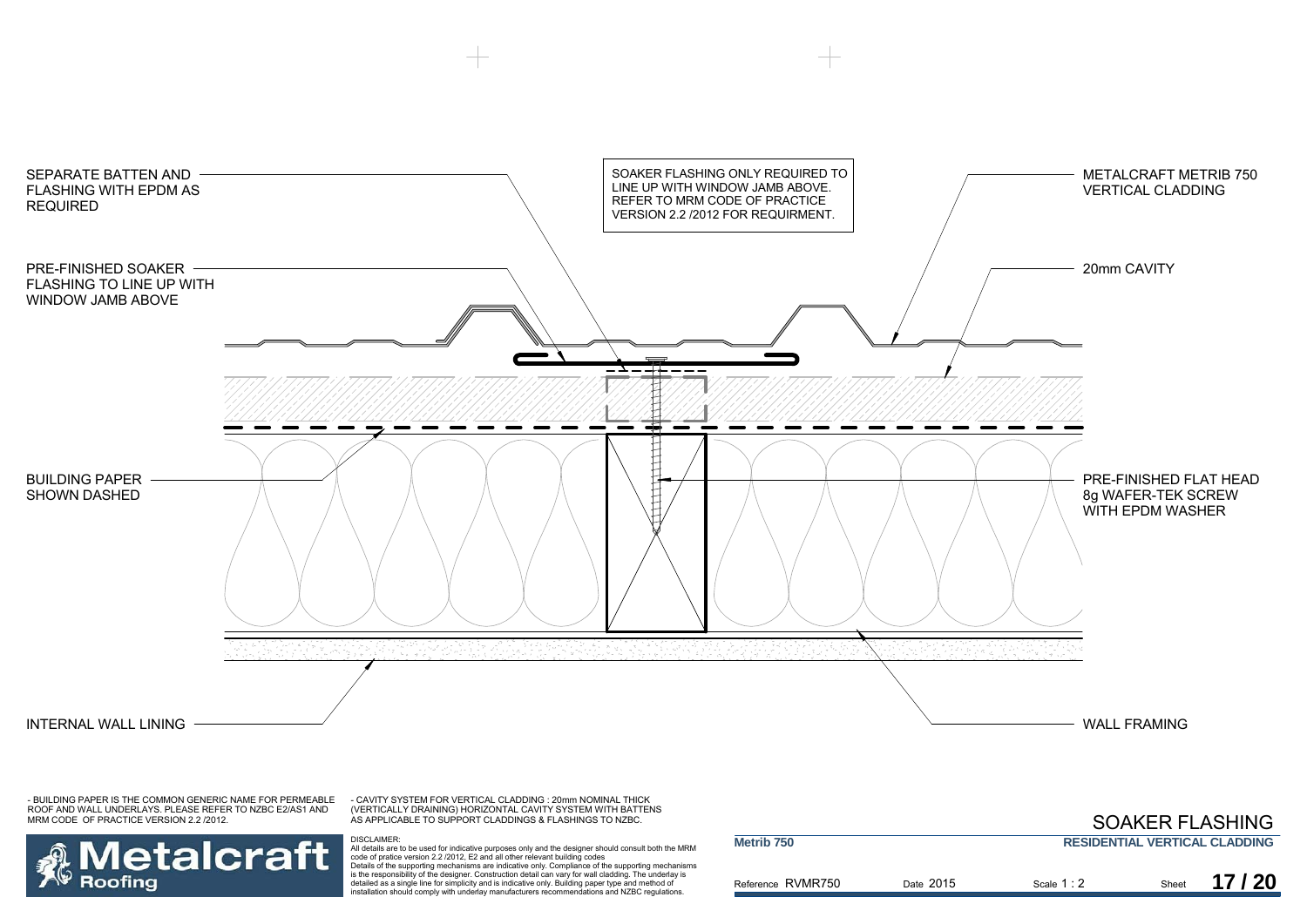

**Metalcraft** Roofing

| Metrib <sub>750</sub> |           |             |       | <b>RESIDENTIAL VERTICAL CLADDING</b> |
|-----------------------|-----------|-------------|-------|--------------------------------------|
| Reference RVMR750     | Date 2015 | Scale $1:2$ | Sheet | 18/20                                |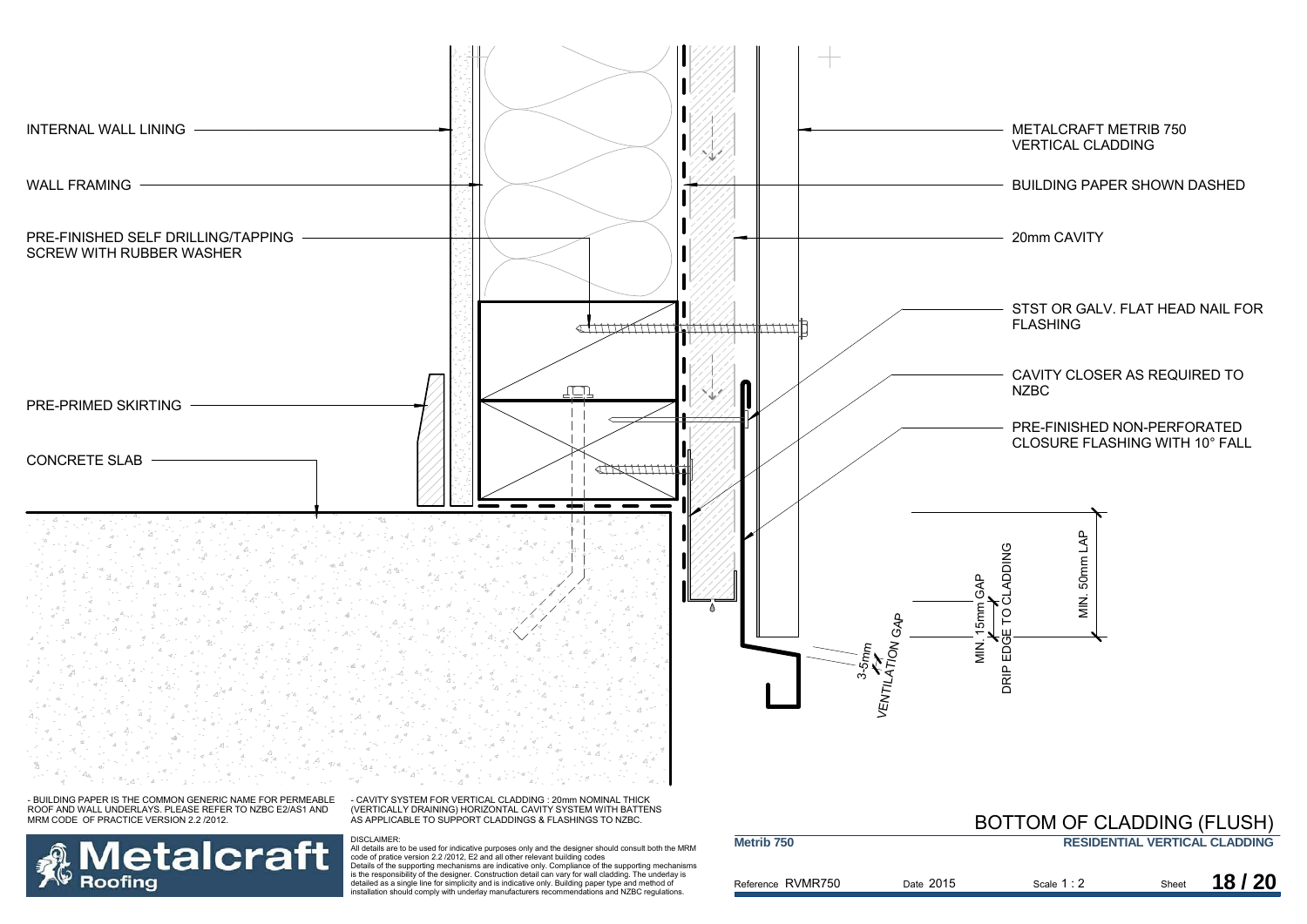